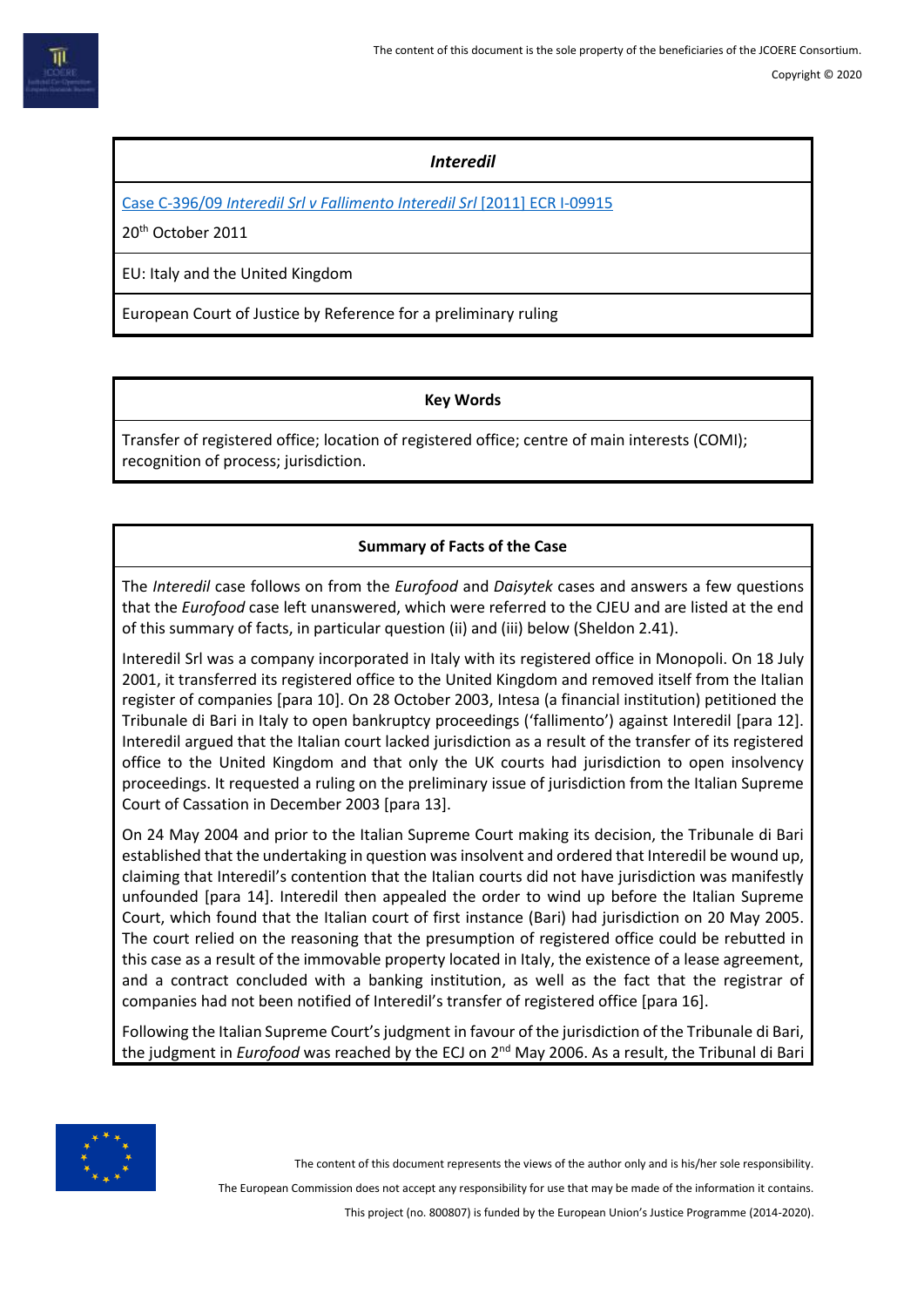



decided to stay the insolvency proceedings in order to refer the question of jurisdiction to the CJEU in light of the effect that the Eurofood judgement might have [para 17]. Accordingly, it referred the matter to the CJEU for a preliminary ruling on four matters:

- (i) Is COMI to be interpreted according to Community law or national law; if the former, what is its definition and what factors are decisive in identifying it?
- (ii) Can the 'registered office presumption' be rebutted if it is established that the company carries on genuine business activity in another Member State, or is it necessary to establish that the company has not carried on any business activity in the country in which it has its registered office?
- (iii) Are immovable property, a lease agreement concluded by the debtor company with another company in respect of two hotel complexes, and a contract with a banking institution in another Member State sufficient to rebut the 'registered office presumption' and sufficient for the company to be regarded as having an "establishment" in that Member State?
- (iv) If the ruling on jurisdiction by the Supreme Court is based on an interpretation of Article 3 of the Regulation that is at variance with that of the ECJ/CJEU, is the application of that provision (as interpreted by the Court of Justice) precluded by Article 382 of the [Italian] Code of Civil Procedure, which provides that rulings on jurisdiction by the Supreme Court are final and binding?'

*Richard Sheldon (ed), Cross-Border Insolvency (3rd edn, Bloomsbury Professional 2011) paras 2.37- 2.118)*

## **Cooperation and/ or Coordination Issue**

The cooperation issue in this case, like in *Eurofood* and *Daisytek*, revolved around the question of jurisdiction to open main insolvency proceedings and the establishment of COMI. The cooperation issue that was clarified in this case was the question of what is sufficient to rebut the presumption that the registered office is the COMI of a debtor.

The case also dealt with how a conflict between domestic rules of procedure and a ruling of the European Courts should be resolved, indicating a cooperation issue between the national courts and the CJEU.

#### **Resolution**

The CJEU found that COMI must be interpreted in accordance with European Union law. The Court went on to explain the interpretation of COMI in the following terms:

First, COMI must be determined by attaching greater importance to the place of the company's central administration, established by objective factors that are ascertainable by third parties. Where the company management/supervisory bodies and registered office are in the same place as where the management decisions of the company are taken (in a manner that is ascertainable by third parties), the 'registered office presumption' cannot be rebutted. Where a company's central administration is not in the same place as its registered office, the presence of company assets and the existence of contracts for the financial exploitation of those assets in a another Member State cannot be regarded as sufficient to rebut the 'registered office presumption' unless it is possible to establish that the company's actual centre of management and supervision and of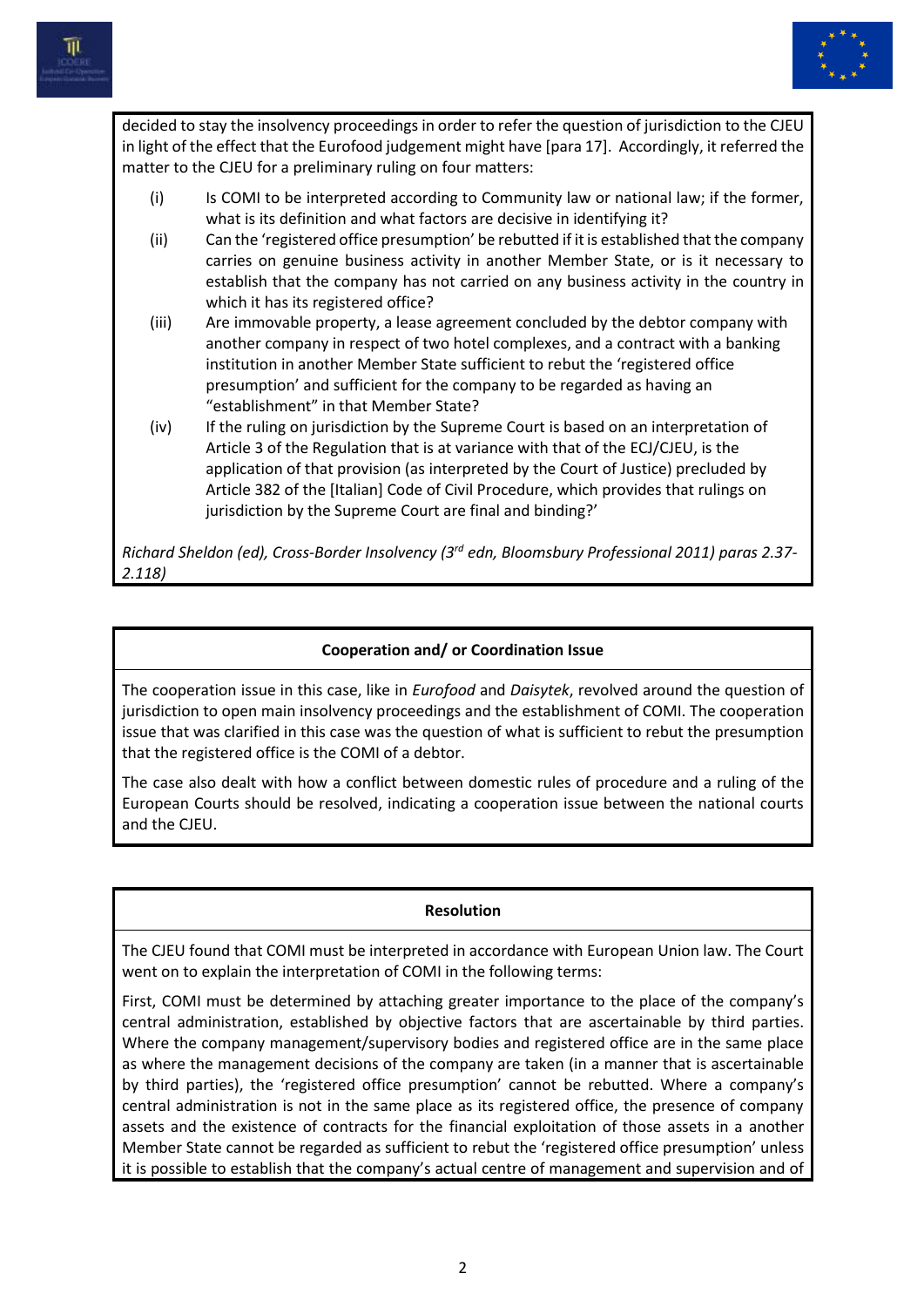



the management of its interests is located in that other Member State (in a manner that is ascertainable by third parties) [para 53].

Second, where the registered office is transferred before a request to open insolvency proceedings is lodged, the company's COMI is presumed to be the place of its new registered office. On this matter, the ECJ also referred to its decision in *Staubitz-Schreiber,* wherein it was found that the transfer of COMI after lodging insolvency proceedings but prior to opening them does not affect the jurisdiction of the court where the request was lodged [Sheldon 2.44].

On the interpretation of an 'establishment', the ECJ stated 'the presence of a structure consisting of a minimum level of organisation and a degree of stability necessary for the purpose of pursuing an economic activity' was necessary. It outlined that the presence alone of goods or bank accounts in isolation were insufficient to find 'an establishment' and therefore to open territorial proceedings per the EIR [para 64].

Finally, on the question of whether the Italian Supreme Court finding of jurisdiction was binding on the Tribunale di Bari, the CJEU held that European Union law precludes a national court from being bound by the ruling of a higher national court, where ruling of that higher court is at variance with an interpretation of European Union law by the Court of Justice [para 39]. To an extent, this appears also to be reflected in the judgment in *Eurofood*, wherein it was stated at para 31 that COMI therefore should be "interpreted in a uniform way, independently of national legislation". It should be noted, however, that national law is not irrelevant; it dictates the conditions and formalities required for opening insolvency proceedings (*Eurofood*, para 51).

*Richard Sheldon (ed), Cross-Border Insolvency (3rd edn, Bloomsbury Professional 2011) paras 2.37- 2.118)*

## **Applicability to Preventive Restructuring**

Given that many restructuring frameworks are included in Annex A of the EIR Recast, the COMI questions dealt with in this case could equally be useful in a cross-border restructuring situation. *Interedil*, together with *Eurofood,* has provided some clarity as to the interpretation of COMI, which should be useful in future cases. As is clear from the previous discussion, COMI is presumed to be the country in which the registered office is located; however, if a registered office has been moved within three months prior to the request to open insolvency or restructuring proceedings, that presumption can be rebutted. This is a change from the EIR 2000, which contained no such exception. It is argued that this will therefore limit capricious COMI shifts to access more favourable proceedings or outcomes. Tactical COMI shifts also appeared to be on the minds of those drafting the PRD, as it contains an exception to the general rule that the stay of individual enforcement actions can be extended to a maximum of 12 months. Should the procedure in question be excluded from Annex A of the EIR and should COMI have been transferred 3 months before the request for the opening of proceedings, the total duration of the stay will be 4 months without the ability to extend (PRD, Article 6(8)).

## **Applicability of Existing Rules and Guidelines**

*Under the EIR Recast*